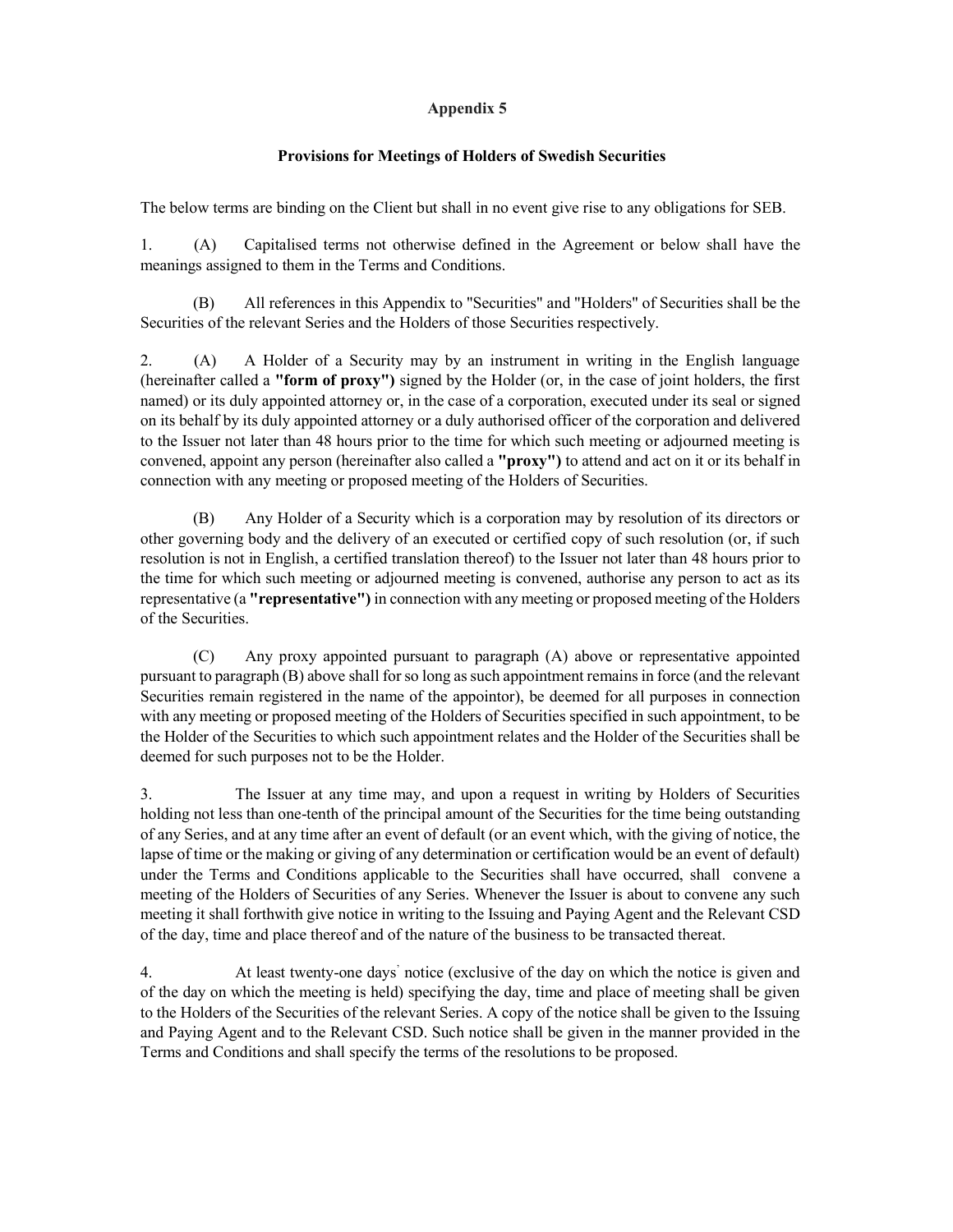5. A person (who may, but need not, be the Holder of a Security) nominated in writing by the Issuer shall be entitled to take the chair at every meeting, but if no such nomination is made or if at any meeting the person nominated shall not be present within thirty minutes after the time appointed for the holding of such meeting, the Holders of Securities present may appoint another such person to be chairman. The chairman of a reconvened meeting need not be the same person who was chairman of the original meeting.

6. The Issuer shall procure that there is a print-out from the CSD-register (Sw. avstämningsregistret) in respect of the Securities at the meeting. Such CSD-register (the "CSDregister") shall show the Holders of the Securities as of the fifth Business Day prior to the meeting. Only persons being Holders according to such CSD-register (or their proxies or representatives) shall be entitled to vote at the meeting. A holder of Securities held through a nominee (an "Indirect Holder") who attends the meeting (in person or through a proxy or representative) and shows a certificate from the relevant nominee showing that such Indirect Holder on the fifth (5th) Business Day prior to the meeting was a holder of Securities, shall be regarded a Holder for the purposes of this Annex. In connection with a meeting of Holders of the Securities, the Issuing and Paying Agent shall have access to such CSD-register.

7. At any such meeting any two or more persons present in person holding Securities of the relevant Series or being proxies or representatives and holding or representing in the aggregate a clear majority in principal amount of the Securities for the time being outstanding shall form a quorum for the transaction of business, provided that at any meeting at which an Extraordinary Resolution is to be proposed for the purpose of effecting any of the modifications specified in the proviso to paragraph 18 hereof the quorum for such meeting shall be any two or more persons present in person holding Securities or being proxies or representatives and holding or representing in the aggregate at least 75 per cent, in principal amount of the Securities for the time being outstanding (a "special quorum") and no business (other than the choosing of a chairman) shall be transacted at any meeting unless the requisite quorum be present at the commencement of business.

8. If within half an hour from the time appointed for any such meeting a quorum is not present the meeting shall, if convened upon the requisition of Holders of Securities, be dissolved. In any other case it shall stand adjourned for such period, not being less than fourteen days nor more than forty-two days, as may be decided by the chairman. At such adjourned meeting two or more persons present in person holding Securities or being proxies or representatives (whatever the principal amount of the Securities so held or represented by them) shall form a quorum and shall have the power to pass any resolution and to decide upon all matters which could properly have been dealt with at the original meeting had a quorum been present at such meeting, provided that at any adjourned meeting at which an Extraordinary Resolution is to be proposed for the purpose of effecting any of the modifications specified in the proviso to paragraph 18 hereof the quorum for such meeting shall be two or more persons present holding Securities or being proxies or representatives and holding or representing in the aggregate at least 25 per cent, in principal amount of the Securities for the time being outstanding.

9. The chairman may with the consent of (and shall if directed by) any meeting adjourn the same from time to time and from place to place but no business shall be transacted at any adjourned meeting except business which might lawfully have been transacted at the meeting from which the adjournment took place.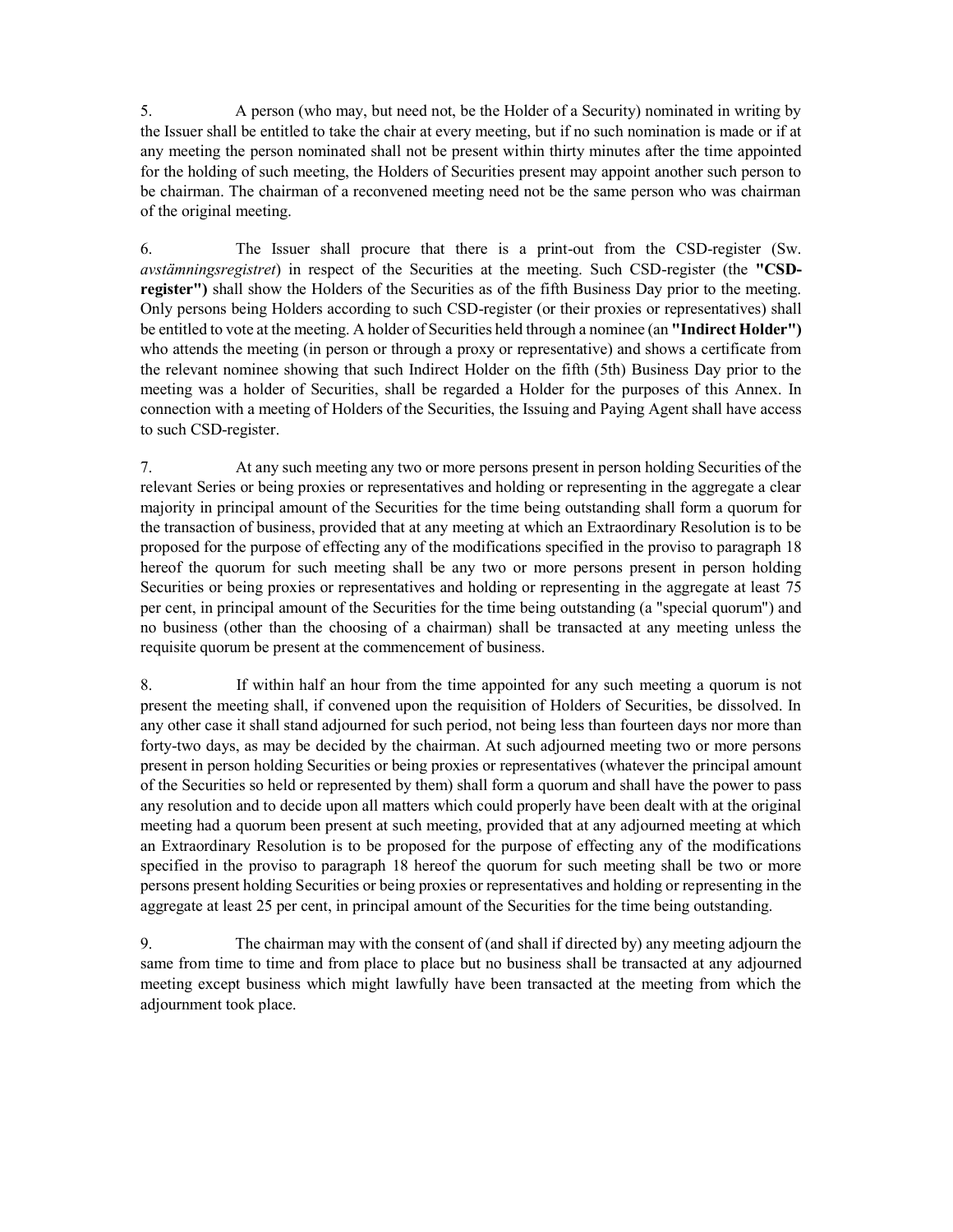10. At least ten days' notice (exclusive of the day on which the notice is given and the day on which the meeting is held) of any meeting adjourned through want of a quorum shall be given in the same manner as of an original meeting and such notice shall state the quorum required at such adjourned meeting. Subject as aforesaid, it shall not be necessary to give any notice of an adjourned meeting.

11. Every question submitted to a meeting shall be decided in the first instance by a show of hands and in case of equality of votes the chairman shall both on a show of hands and on a poll have a casting vote in addition to the vote or votes (if any) to which he may be entitled as a Holder of a Security or being a proxy or a representative.

12. At any meeting, unless a poll is (before or on the declaration of the result of the show of hands) demanded by the chairman or the Issuer or by one or more persons holding one or more Securities or being proxies or representatives and holding or representing in the aggregate not less than 2 per cent, of the principal amount of the Securities for the time being outstanding, a declaration by the chairman that a resolution has been carried or carried by a particular majority or lost or not carried by any particular majority shall be conclusive evidence of the fact without proof of the number or proportion of the votes recorded in favour of or against such resolution.

13. If at any meeting a poll is so demanded, it shall be taken in such manner and (subject as hereinafter provided) either at once or after such an adjournment as the chairman directs and the result of such poll shall be deemed to be the resolution of the meeting at which the poll was demanded as at the date of the taking of the poll. The demand for a poll shall not prevent the continuance of the meeting for the transaction of any business other than the question on which the poll has been demanded.

14. Any poll demanded at any meeting on the election of a chairman or on any question of adjournment shall be taken at the meeting without adjournment.

15. The Issuing and Paying Agent, the Issuer and, the Relevant CSD and, in the circumstances permitted in the Dealership Agreement, any Dealer (through their respective representatives) and their respective financial and legal advisers shall be entitled to attend and speak at any meeting of the Holders of Securities. Save as aforesaid no person shall be entitled to attend or vote at any meeting of the Holders of Securities or to join with others in requesting the convening of such a meeting unless he is the Holder of a Security or is a proxy or a representative.

16. Subject as provided in paragraph 11 above at any such meeting (a) on a show of hands every person who is present in person and (i) who is a Holder of Securities or (ii) is a proxy or a representative shall have one vote and (b) on a poll every person who is so present shall have one vote in respect of each outstanding principal amount of the Securities equal to the minimum integral amount of the Specified Currency of such Series of Securities so produced or represented or in respect of which he is a proxy or representative. Without prejudice to the obligations of the proxies named in any form of proxy, any person entitled to more than one vote need not use all its votes or cast all the votes to which he is entitled in the same way.

17. A proxy named in any form of proxy need not be a Holder of a Security.

18. A meeting of the Holders of Securities shall, in respect of the Securities of the relevant Series only and insofar only as it affects the Securities of the relevant Series and subject to the provisions contained in the Terms and Conditions, in addition to the powers hereinbefore given, but without prejudice to any powers conferred on other persons by these presents, have the following powers exercisable by Extraordinary Resolution, and such powers shall also be exercisable by an Extraordinary Resolution by way of Written Resolution, namely: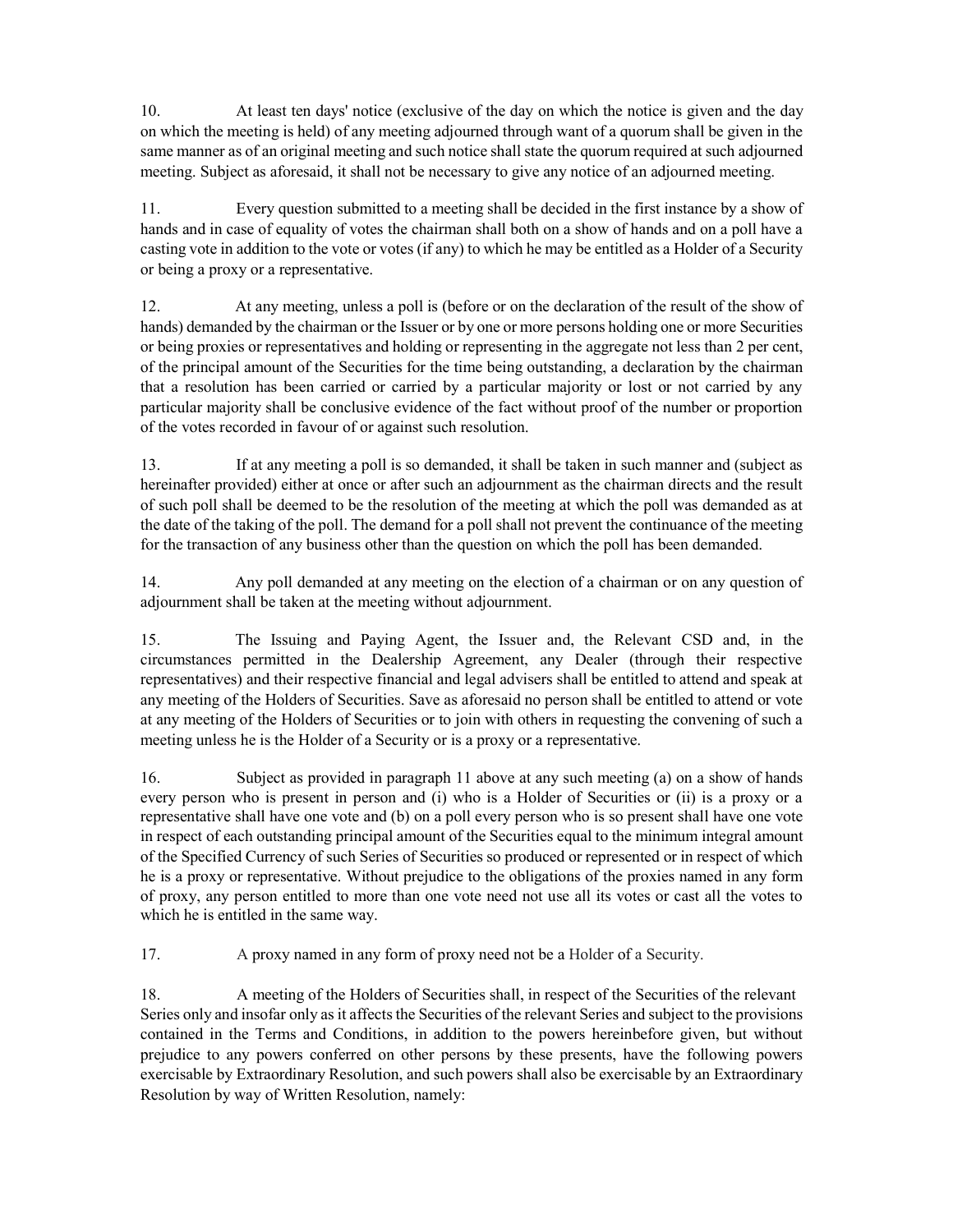- (a) power to sanction any modification, abrogation, variation or compromise of, an arrangement in respect of, the rights of the Holders of Securities and/or Coupons or the Relevant Account Holders (as defined in the Securities) against the Issuer whether such rights shall arise under the Securities or otherwise;
- (b) power to sanction the exchange or substitution for the Securities of, or the conversion of those Securities into, other obligations or securities of the Issuer or any other body corporate formed or to be formed;
- (c) power to assent to any modification of the provisions contained in the Securities or the Coupons, the Terms and Conditions thereof or the Agreement (including the Appendices thereto);
- (d) power to waive or authorise any breach or proposed breach by the Issuer of its obligations under the Terms and Conditions or any act or omission which might otherwise constitute an event of default under the Terms and Conditions;
- (e) power to authorise the Issuing and Paying Agent, the Relevant CSD or any other person to concur in and execute and do all such deeds, documents, acts and things as may be necessary to carry out and give effect to any Extraordinary Resolution;
- (f) power to give any authority, direction or sanction which under the Terms and Conditions is required to be given by Extraordinary Resolution; and
- (g) power to appoint any persons (whether Holders of Securities or not) as a committee or committees to represent the interests of the Holders of Securities and to confer upon such committee or committees any powers or discretions which such Holders of Securities could themselves exercise by Extraordinary Resolution;

provided, however, that no such modification or amendment to this Agreement or to the Terms and Conditions of the Securities by Extraordinary Resolution at a meeting of the Holders of Securities shall: (i) amend the dates of maturity or redemption of the Securities, any Instalment Date or any date for payment of interest thereon (ii) reduce or cancel the principal amount or any Instalment Amount of, or any premium payable on redemption of, the Securities, (iii) reduce the rate or rates of interest in respect of the Securities, Interest Amounts on the Securities or to vary the method or basis of calculating the Interest Amount in the respect thereof, (iv) if a Minimum and/or a Maximum Interest Rate, Instalment Amount, Early Redemption Amount or Redemption Amount is shown herein, reduce any such Minimum and/or Maximum, (v) change any method of or basis for, calculating the Redemption Amount or Early Redemption Amount, including the method of or basis for, calculating the Amortised Face Amount, (vi) subject to any applicable redenomination clause in the applicable Final Terms, change the currency or currencies of payment or denomination of the Securities, (vii) modify the provisions concerning the quorum required at any meeting of Holders of Securities or the majority required to pass the Extraordinary Resolution or (viii) modify or eliminate any of items (i) through (vii), inclusive above unless passed at a meeting of the Holders of Securities (or at any adjournment thereof) at which a special quorum is present.

19. An Extraordinary Resolution passed at a meeting by the Holders of Securities duly convened and held in accordance with these presents or passed as a Written Resolution shall be binding upon all the Holders of Securities, whether present or not present at such meeting, as applicable, and whether or not they voted on the resolution, and upon all the Holders of all Coupons in respect of such Securities and each of the Holders of Securities and Coupons shall be bound to give effect thereto accordingly. The passing of any such resolution shall be conclusive evidence that the circumstances of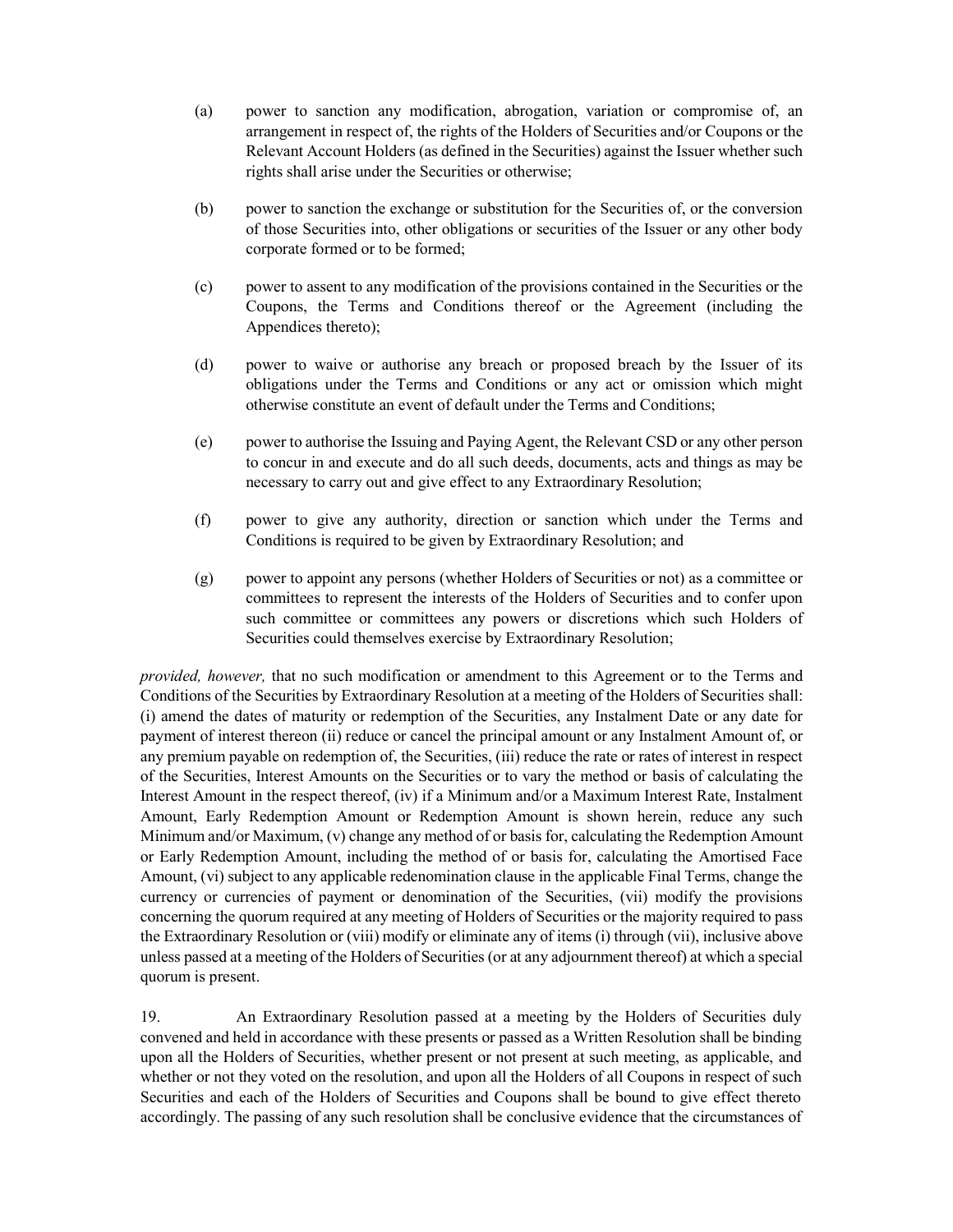such resolution justify the passing thereof.

20. The expression "Extraordinary Resolution" when used in these presents means (i) a resolution passed at a meeting of the Holders of Securities duly convened and held in accordance with the provisions contained herein by a majority consisting of not less than 75 per cent. of the votes cast thereon or (ii) a resolution in writing (a "Written Resolution") signed on behalf of the Holders of not less than 75 per cent. in principal amount of the Securities for the time being outstanding (whether such resolution in writing is contained in one document or several documents in the same form, each signed on behalf of one or more Holders). For greater certainty, a Written Resolution is not subject to the proviso in paragraph 18 above.

21. For the purpose of determining whether a Written Resolution has been validly passed, the Issuer shall be entitled to rely on consent or instructions given in writing directly to the Issuer or indirectly to the Issuer via the Issuing and Paying Agent, as the case may be, (i) by accountholders shown in the records of the relevant clearing system(s) as holders of a particular principal or nominal amount of Securities or, (ii) where any such accountholder holds any such Securities on behalf of another person, on written consent from or written instruction by such person, whether such person holds directly with the accountholder or via one or more intermediaries and provided that, in each case, the Issuer has obtained commercially reasonable evidence to ascertain the validity of such holding and has taken reasonable steps to ensure that such holding does not alter following the giving of such consent or instruction prior to the effecting of such amendment. Any resolution passed in such manner shall be binding on all Holders of Securities, even if the relevant consent or instruction proves to be defective.

22. As used in the above paragraph, "commercially reasonable evidence" includes any certificate or other document issued by the Relevant CSD or any other relevant clearing system, or issued by an accountholder of them or an intermediary in a holding chain, in relation to the holding of interests in the Securities. Any such certificate or other document shall, in the absence of manifest error, be conclusive and binding for all purposes. Any such certificate or other document may comprise any form of statement or print out of electronic records provided by the relevant clearing system in accordance with its usual procedures and in which the accountholder of a particular nominal amount of the Securities is clearly identified together with the amount of such holding. The Issuer shall not be liable to any person by reason of having accepted as valid or not having rejected any certificate or other document to such effect purporting to be issued by any such person and subsequently found to be forged or not authentic.

23. Minutes of all resolutions and proceedings at every such meeting as aforesaid shall be made and duly entered in books to be from time to time provided for that purpose by the Issuer and any such minutes as aforesaid, if purporting to be signed by the chairman of the meeting at which such resolutions were passed or proceedings transacted or by the chairman of the next succeeding meeting of the Holders of Securities, shall be conclusive evidence of the matters therein contained and, until the contrary is proved, every such meeting in respect of the proceedings of which minutes have been made and signed as aforesaid shall be deemed to have been duly convened and held and all resolutions passed or proceedings transacted thereat to have been duly passed and transacted.

24. For so long as the Securities are represented by a Global Security or are held by a single registered holder, for the purpose of this Appendix the Holder of any such Global Security or such registered holder, as the case may be, shall be deemed to be two persons holding or representing such principal amount of Securities as are, at the relevant time, represented by such Global Security or Registered Security, as the case may be.

25. Any Securities which have been purchased or are held by (or on behalf of) the Issuer or any subsidiary of the Issuer but which have not been cancelled shall, unless and until resold, be